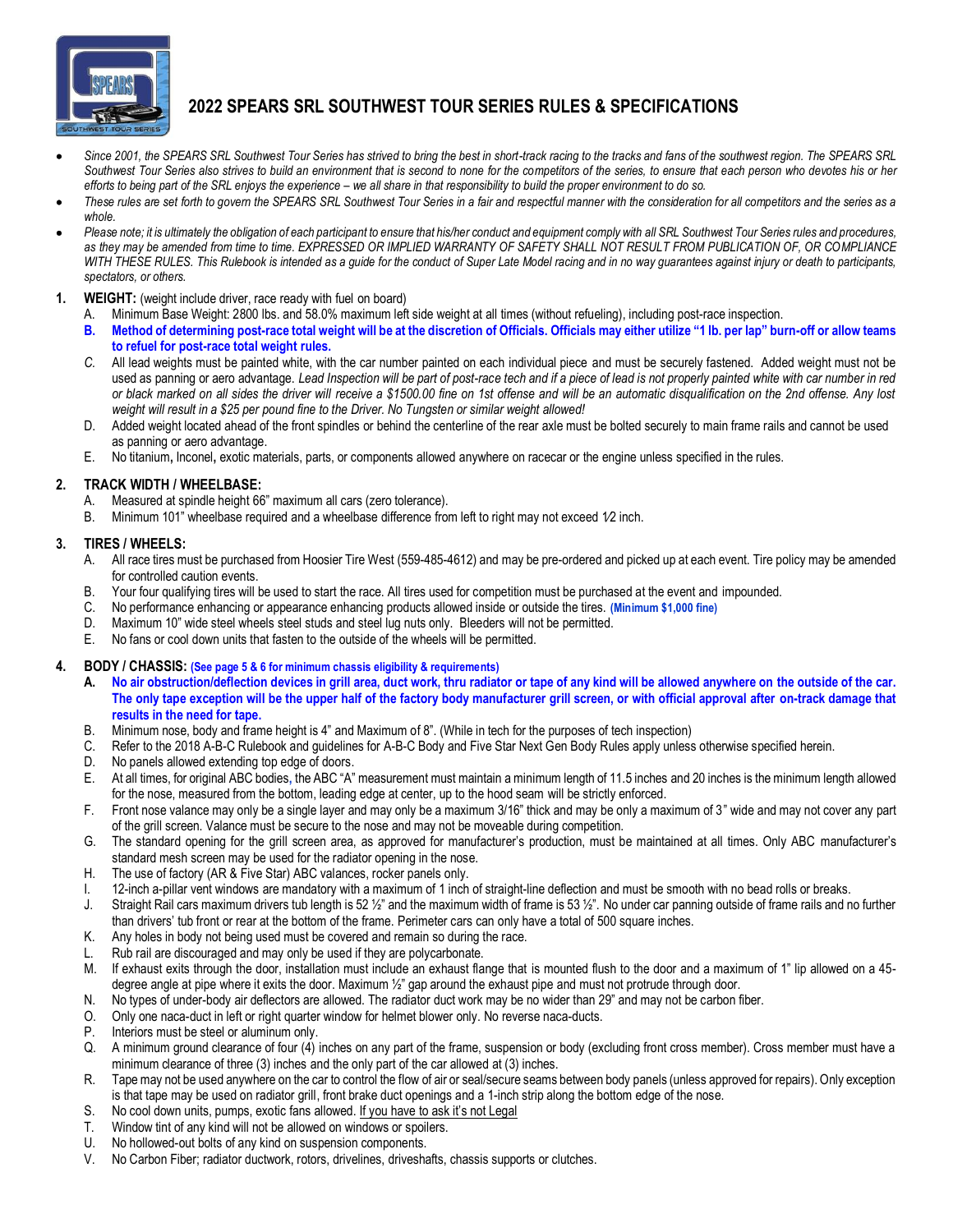# **5. ENGINES:**

# **Basic Engine Guidelines**

- A. Use of any engine under 347 Cubic Inches will require a 50lb penalty.
- B. Engines with rear mounted distributors will be located so the forward most spark plug is no more than two inches (2") from the center line of the upper ball joints. Engines with front mounted distributors: up to four inches (4") setback from centerline of upper ball joints.
- C. Engines may not be offset more than one inch (1") from centerline of car.
- D. Front center of crankshaft must have at least ten inches (10") of ground clearance.
- E. Standard steel blocks only. No Carbon Compacted blocks of any type.
- F. No Ford D3, SC, or other High Port heads. The following are the ONLY approved Ford heads: A, B, C, C3, and C35. These heads must remain unaltered other than porting and polishing. No altering will be allowed so as to change runner floor or roof height to raise port or ports, these heads will be considered high ports and are not permitted. Runner floor and runner roof heights must remain as manufactured from Ford.
- G. No Overhead Camshafts.
- H. A maximum 16-inch (O.D.) air element and housing must be used.
- I. Any competitor that finishes in the top 5 may be required, at their expense, to remove the intake, heads, and/or oi l pan for inspection purposes.
- J. Externally lightened blocks will receive a 25-50 lb. total weight penalty.
- K. All oil pumps must be mounted to front of engine.
- L. Exhaust system may only be made out of mild steel, 304 or 321 stainless steel. **A muffler** (Highly recommended muffler Magna Flow part #14162) **must be used and installed in a configuration that will suppress exhaust noise to a maximum of 99db's at 100 feet.** Roseville event's will be 90db's at 100 feet and it is City monitored and Track enforced. (91db will get you black flagged)

# **SRL Tour legal 9.5:1 engine (We will allow this package to run in 2022 but call for approval)**

- A. Unaltered 390 CFM 4bbl Part #6895 or #80507. Carburetors must pass inspection at any time regardless of temperature. Booster must remain unaltered or gauge legal, 750 Holley carburetors (4779 or 80528) with the All-Star Performance Adjustable Base Plate with 1.200 inserts. No other modifications are allowed on carbs.
- B. 1" Maximum spacer allowed but cannot extend into manifold.
- C. No welding modifications are allowed to the original head castings. Cannot exceed 9.5:1 compression. Method of determining compression will be at the discretion of Officials. 8200 rpm maximum.
- D. Minimum valve angle: GM-18 degrees; Ford 9 degrees with 4 degrees valve center; and Mopar 12 degrees. (+/- 2 degrees)
- E. Steel or aluminum cylinder heads.
- F. Steel standard production crankshaft; balancing, lightening, stroking allowed.
- G. Any camshaft, any steel lifter, any rockers arms. Gear drives allowed.<br>H. Steel or aluminum intake. No fabricated intakes. No material may be
- Steel or aluminum intake. No fabricated intakes. No material may be added to production intake manifold to increase carb hei ght. No welded-on spacers or air deflection devices allowed in intake. No part of carb spacer shall enter the intake.
- I. Maximum c.i. = 362 (Ford, Chevy) Chrysler = 365 cu. inch steel blocks only.

# **Southern Super Parts Engine (SSPE***) (Must have prior approval by Series before building this option)*

### **(***May Be Claimed for \$21,000 undressed + \$500.00 pulling fee)*

### *(Claim must be presented within 10 minutes of checkered flag in writing, by a Top 20 SRL team owner, paid in cash only***)**

- **A.** Maximum Engine displacement is 362 cubic inches.
- **B.** Maximum compression ratio is 11.5:1 with +.5 tolerance.
- **C.** Any flat top piston with 927 wrist pin and minimum ring thickness 1mm x 1mm x 2mm only. Pistons must not extend out of the top of engine block. Maximum racer cost of \$1500.00 per set.
- **D.** Cast Iron engine blocks only. No lightened blocks.
- **E.** Intake must remain stock. Absolutely no match porting or blasting of any kind permitted. Slotting of bolt holes, water lines and matching of sides allowed. Ford part #: Edelbrock 2928, 2929, or 2934 only. Chevy part#: Edelbrock 2814 and 2892 only.
- **F.** Crankshaft must have a minimum weight of 40 pounds (with front timing pulley or sprocket). Minimum main size Chevy 2.300/ Ford 2.250. Maximum advertised racer cost of \$2200.00
- **G.** Connecting rods: Minimum rod journal size 1.850". Absolutely no piston-guided rods permitted. Maximum racer cost of \$1600.00 per set. No titanium rods permitted. Minimum rod weight 540 grams.
- **H.** Listed Brodix Cylinder Heads only. Heads may be surfaced to achieve proper compression ratio. Absolutely no other work of any kind will be permitted to the intake ports, exhaust ports, or combustion chambers. Ford part #: SP STS T-1 F STD 225-SSPE. Must retain minimum valve angle of 20°. Chevy Part #: SP STS T-1 STD 227-SSPE. Must retain minimum valve angle of 21°. Multi-angle valve job permitted. Absolutely no blending of valve job below valve seat permitted. Chamber must retain shape 3/8" above valve seat. Minimal blending due to multi-valve jobs permitted.
- **I.** Maximum valve size: Intake 2.08", Exhaust 1.60", Stem size 11/32". Intake valve may be titanium or stainless steel. Exhaust must be stainless steel.
- **J.** No Titanium valve springs permitted. Maximum racer cost: \$500.00 per set. Titanium retainers permitted. Lock angles not specified.
- K. Camshaft must be Competition Cam Part # 21151712. Camshaft must be installed on 104° intake centerline +/-1°. Roller lifters, maximum racer cost of \$750.00 per set. Maximum lift of .715" while using 1.6 rockers checked at valve with zero lash. Maximum 1.6 rocker arm racer cost of \$1,600.00 per set. Magnetic-type push rods only. No keyway guided lifters permitted.
- **L.** Maximum 5 stage dry sump oil pump permitted. Maximum racer cost of \$1,500.00.
- **M.** Oil pan must have 1" inspection hole. Absolutely no sectional pans permitted. Open box pans only (NO windage tray / scrapers etc.). Max. Racer cost of \$700.00.
- **N.** Ignition System may only be FAST Ignition part # 6000-6701 or **'JMS – Daytona Sensors' part # 6000-6701K**. Mount on right side of car dials point out the passenger side. The mag positive & negative shall be a maximum length of 62 inches. Must be remain uncut or spliced and o n top of dash in clear view. Mandatory 7800 RPM Rev Limiter must be installed and fully functional. Absolutely no crank trigger pickups permitted.
- **O.** Unaltered 750 CFM 4779, 80528 Holley carburetors permitted and must pass inspection at any time regardless of temperature. Maximum 1" carburetor spacer permitted on Ford Motor only. Maximum 1/2" carburetor spacer permitted on Chevrolet motor only.

### **Approved S.E.A.L. Engines and SSPE or other approved engines**

- A. All approved S.E.A.L **(McGunegill, Hamner, Progressive)** and SSPE engines must use the gauge legal, 750 Holley carburetors (4779 or 80528) **with the All-Star Performance Adjustable Base Plate with 1.200 inserts. See link.** <http://www.allstarperformance.com/specSheets/pdf/285.pdf>
- B. Any tampering of seals or established construction of these engines is grounds for immediate disqualification.
- C. S.E.A.L. approved McGunegill, Hamner. Ford 374D and Florida SPEC "Sealed Engines" may also be used. The 6 existing Ford 374D engines are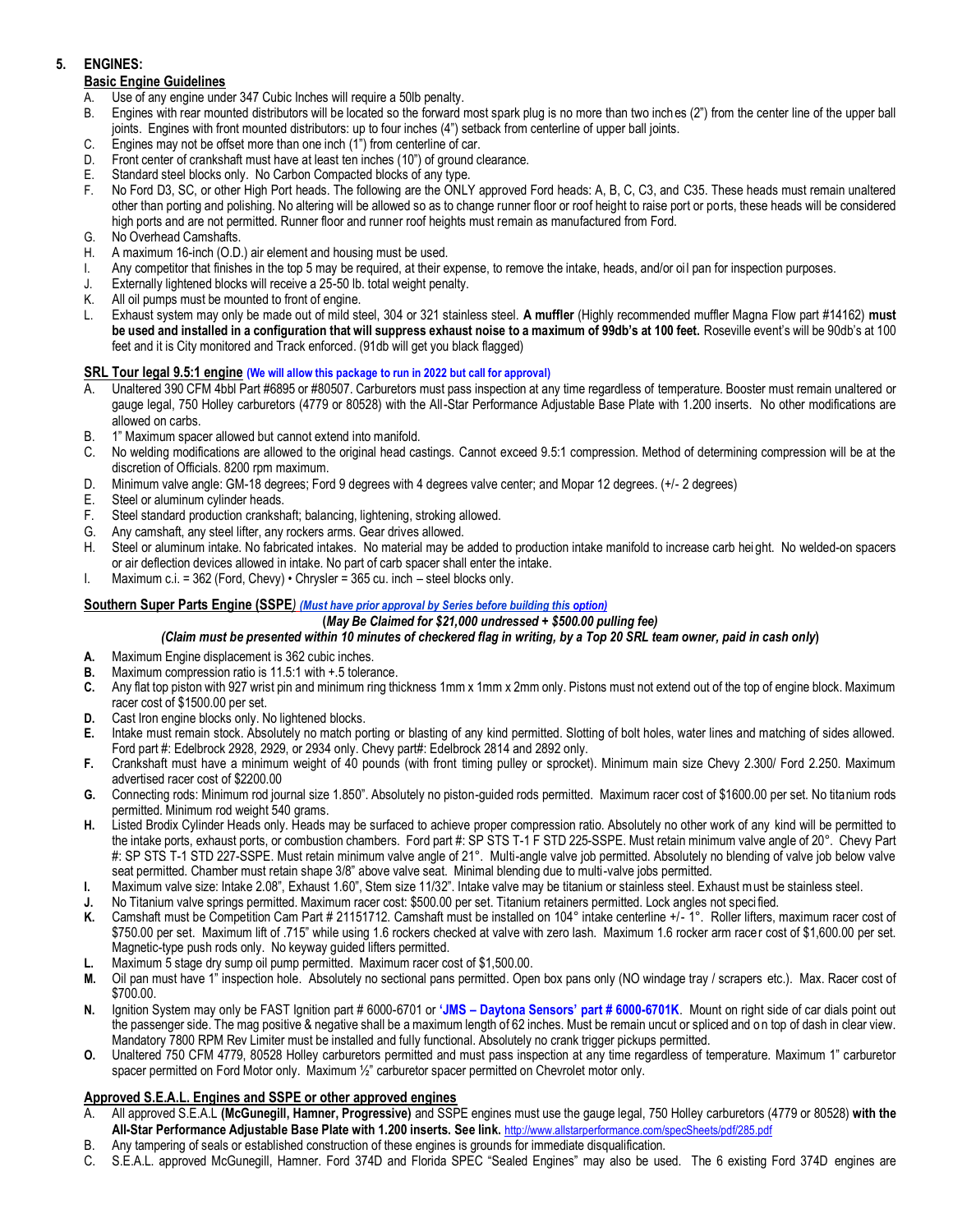grandfathered for another year. No new Ford 374D engines may be built.If necessary, series officials may add or subtract weight to ensure fair competition.

D. The maximum RPM is the series mandated 7600 (Sealed) and 7800 (SSPE) for these engines. Rev limiting device must be operational at all times with RPM Dials securely covered. All Sealed engines must use the gauge legal, 750 carb as described in the SSPE section.

### **6. IGNITION SYSTEM:**

- A. Only one FAST Ignition part # 6000-6701 or **'JMS – Daytona Sensors' part # 6000-6701K**, mounted on a tray from original manufacturer must be used and may be swapped out at any time and mounted as far to the right and forward as possible inside the car with RPM dial positioned facing right side of car and all wires in plain view and out of reach of the driver. All wires to the distributor must be run separately and not part of a bigger loom or wiring harness. All wiring must be sealed. No unplugged wiring. Officials may switch ignition boxes from car to car, or swap with the SPEARS Southwest Tour Series ignition box at any time.
- B. No alterations may be made to the FAST/Crane/**Daytona Sensors** ignition plate, box or coil and should remain as it comes from the manufacturer.
- C. The distributor lead must be run on top of dash, by itself in clear view, then pass through a 1½ inch spec grommet on top of dash. No other wires may be in close proximity of the distributor lead. Only the distributor lead will pass thru the spec grommet. No other wires may pass thru this grommet. All other wiring (fans, blowers etc.) must be routed thru a separate grommet at least 12" away from the distributor lead grommet. All wiring must meet SRL approval and is subject to change.
- D. The original Nelson Specialties/SPEARS SRL Southwest Tour Series or Quick Car part number #50-2053 spec wiring harness is mandatory and may be removed or swapped with the SPEARS Southwest Tour Series wiring harness at any time. We may allow a one race waiver for a new or visiting teams but please call to verify. The wire harness must be able to be removed from the car in five minutes or less.
- E. The spec wiring harness shall not be altered or changed in any way.
- F. If the harness from the race team needs repair based on the official's assessment, it will be sent to Quick Car to be examined and repaired at the team's expense.
- *G. NO Traction Control Devices of any kind - If any 'traction control' device is found, the driver and owner will be disqualified from the event, the car will be confiscated until a \$15,000 fine is paid. Additionally, the driver and owner will receive a lifetime ban from all SRL events.*
- H. No Data Acquisition equipment/wiring is allowed in the car on officially recognized race or practice days.
- I. No digital dashes will be allowed.
- J. Cellphones, smart watches or Bluetooth devices will not be allowed in racecar at any time during tech, practice, qualifying or race, the driver will receive a \$1000.00 fine on 1st offense and will be an automatic disqualification on the 2nd offense.

### **7. TRANSMISSION / CLUTCH:**

- A. Full standard type transmission only will be permitted. No quick-change transmissions will be permitted. A minimum of one reverse and two forward gears will be required.
- B. Multi-disc clutches will be permitted. No direct drives. Conventional clutch mounted to fly wheel only will be permitted. No carbon fiber or nonstandard material clutches. The minimum clutch Diameter is 5.5". No "slipper" or "centrifugal" clutches allowed.

#### **8. REAREND / DRIVESHAFT:**

- A. **(1-1-2023) Standard Winters or equal type/brand of quick-change rear end with spur gears out the back cover.**
- B. No fifth (5th) coil, torque arm or lift bar suspensions will be permitted. No birdcage set-ups of any kind (3 or 4 link). Trailing arms must mount to rear end and chassis in a solid fashion (heim allowed) and no part of the trailing arm mounting may freely rotate around the rear end or move. Truck arm cars must have a race-to-race approval.
- C. Steel or aluminum driveshafts only. Two driveshaft hoops are mandatory.
- D. Cars must be utilizing a locked rear end with a spool. No part of the spool may move or twist allowed.
- E. **Rear end ring gears must be a minimum of 8 inches.**

### **9. FUEL:**

- A. **Sunoco Standard Purple 110 is the Spec fuel of the Series**. Fuel samples may be taken at any time and tested **for dielectric constant, pacific gravity and color.** Alcohol, nitro-methane, nitrous oxide, other oxygenating agents, other additives and/or fuels that contain masking agents or oxygen are not permitted. Street-use pump gas is not allowed. Use of such substances or additives will result in immediate disqual ification. **A variation of more than +/- 0.3 in the Dielectric Constant (DC) reading from Sunoco 110 will be Illegal.**
- B. No electric fuel pumps or forced induction of any kind are permitted.
- C. No icing or cooling of fuel system.
- D. A fuel cell will be mandatory with a 22-gallon (U.S.) maximum and a minimum of eight inches (8") ground clearance. Fuel cell must be equipped with at least two (2) protective straps completely around the cell. Fuel cell must be mounted securely behind the rear axle of the car. Cars must have a minimum 1/8" steel plate, or similar strength aluminum plate, between fuel cell and rear end. A similar plate at the rear of the fuel cell is recommended. All cars must have safety bar at the rear of the fuel cell. At a minimum, all fuel cell configurations must include a rubber type cell in a steel container. No "U" Shaped Fuel Cells or non-standard-shaped fuel cells.
- E. **(6-30-2022) In all cases, the Fuel Cell must be mounted no farther forward than would be possible when using a standard Winters or equal type/brand of quick-change rear end with spur gears out the back cover.**

### **10. SHOCKS / SPRING:**

- A. Maximum triple adjustable shocks only acceptable and **only (1) one shock, (1) steel coil spring and (1) steel bump spring per wheel.**
- B. No electricity to the shock, hydraulic spring perches or air shocks allowed and no shock may be adjusted by driver within driver's compartment.
- C. Only the springs may hold the car up during ride height tech inspection. Nothing may be on the shock shaft or anywhere else which holds the car up during tech inspection. A portion of the shock shaft must be visible during pre-qualifying and pre-race tech inspection.
- D. Heating pads, cover and/or blankets will not be permitted over the shock absorbers.
- E. Shock bump stops will be allowed and only Approved Bump Springs Landrum Performance Springs, Eibach, Hypercoil and Swift brand bump springs are the only approved bump springs for competition.
- F. Spindles must be Steel. (Exception: approved Coleman Spindle)
- G. Springs, shock absorbers, or any dampening devices will not be allowed on the lower trailing arms, track bar or upper third link.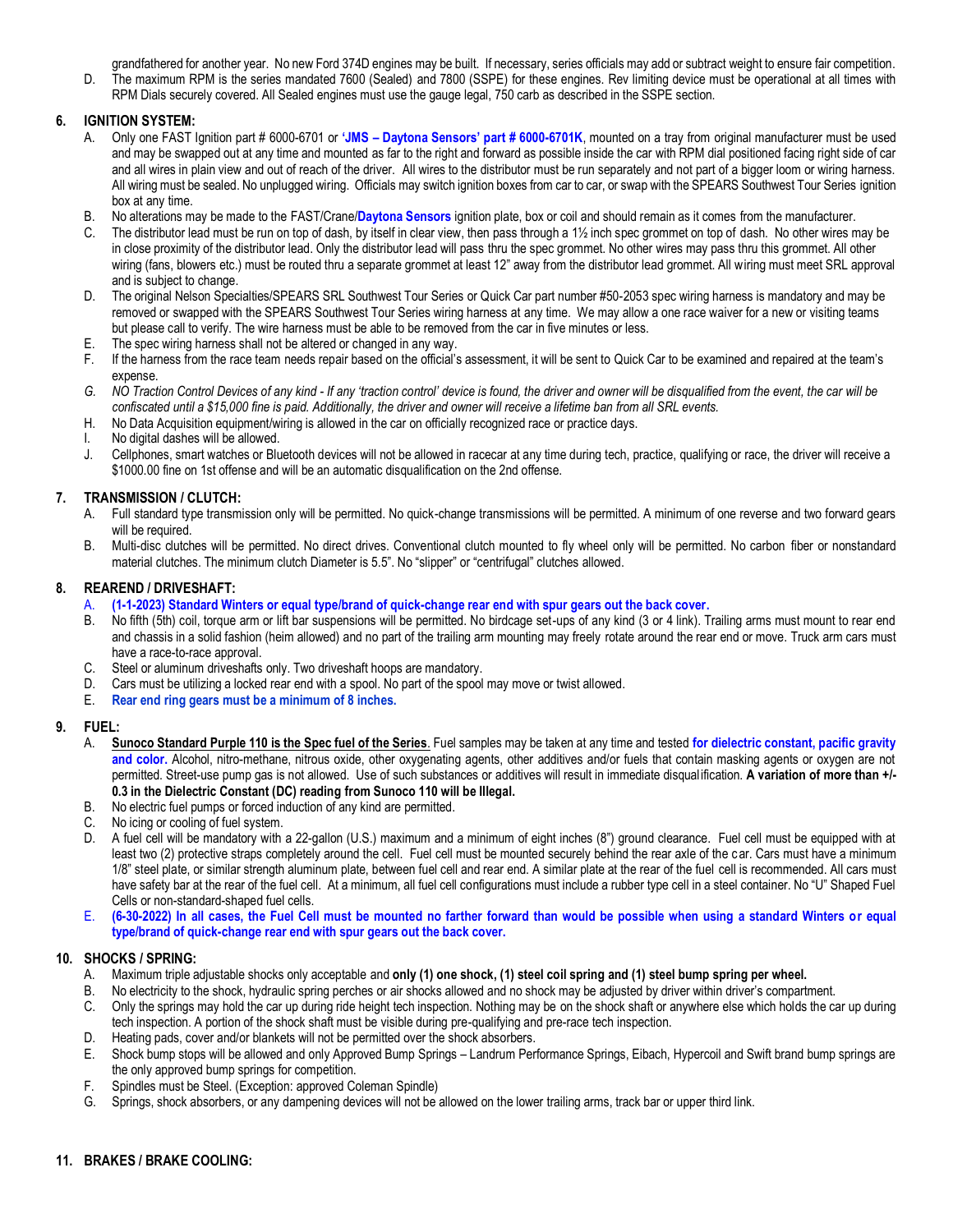- A. Vehicle must be equipped with four-wheel hydraulic brakes.
- B. No carbon fiber rotors. Only steel rotors are allowed (no titanium).
- C. Brake fluid circulators permitted. Liquid or gas cooling not permitted.
- D. Electronic wheel speed sensors, power assisted braking systems or brake actuators will not be permitted.
- E. One (1) mechanical brake pressure proportioning system to adjust front to front to rear bias, and its location, acceptable to the SRL officials, will be permitted. Electronic or remote-control devices will not be permitted.
- F. All air for blowers or coolers in the engine compartment must be pulled from the nose or the radiator air box **and must fasten to a spindle duct**. Air may not be blown or forced onto the tire or bead. Air may only be directed to the brake rotors.
- **G.** No hoses or holes through the interior sheet metal allowed. **Fans, ducts or hoses to the rear brakes will not be permitted.**
- H. Liquid or gas cooling of the brakes will not be permitted.

#### **12. SAFETY: (See page 5 & 6 for minimum chassis eligibility & requirements)**

- A. Two-way radio communication between driver and minimum of one spotter for each team is required for all competitors at all times while on track. **Mandatory each spotter must have a dedicated stand-alone radio or scanner to monitor Race Control at all times frequency at 460.0125.**
- B. No cameras allowed under the car, cameras inside car may be approved but Series has the right to view or download any video at any time.
- C. **Professional manufactured aluminum racing seats with a SFI rating is highly recommended. The Kenny's Components JL1 seats are approved if bolted in 6 locations with a minimum of 3/8 bolts, but any other carbon fiber seat must have prior approval and may be required to have a minimum SFI rating of 39.2.**
- D. Approved SFI or FIA seat belts and double shoulder harness will be required, no older than five (5) years. A crotch strap will be required.
- E. A capable form of an SFI or FIA head & neck restraint must be used, with certification **no older than five (5) years**. A strap-type neck restraint is mandatory (No Neck Collars). Driver will not be allowed on the racetrack at any time without proper neck restraints in place.
- F. Full-face helmet required and must be 2010 but recommended 2015 Snell standard or better and have sticker visible for inspection.
- G. Clean SFI or FIA, full driving suit, shoes and approved gloves for fire protection are mandatory.
- H. Driver's window must be equipped with safety net SFI or FIA with quick release-latch, no older than five (5) years. String window nets will not be permitted. The minimum net size must be 22" wide and 16" high. When latched, the window net must fit and pull tight.
- I. Resilient padding designed for roll bar use must be installed on any roll cage member which can be reached by any extremity of the driver while driver is normally seated with restraints fastened. Steering wheel must be padded.
- J. All competing teams must possess a minimum 10 lb. Aluminum working fire extinguisher while in attendance in pits, and this item must be presented at inspection. Car number must be painted on fire extinguisher.
- K. A main electrical cut-off switch needs to be clearly marked and easily accessible to safety crews.
- L. No part of any cooling system may be located in driver's compartment.
- M. Batteries must be securely mounted outside of driver's compartment.
- N. A working Fire Suppression system or driver accessible fire extinguisher is required.
- O. All cars must have an OBERG or SRI fuel shut off at the point the fuel exits the cell and after fuel filter.<br>P. All fuel cells must be SFI or FIA rated and within 7 years of build date. We will verify and seal at the be
- All fuel cells must be SFI or FIA rated and within 7 years of build date. We will verify and seal at the beginning of the season.

#### **13. CONTINGENCY / NUMBERS:**

- 1. Numbers must be a minimum of 21" in height, with body of each character a minimum of 3" in width and must be professionally placed on each door and a roof number must be 36" in height and three inches wide.
- 2. The driver's last name is to be displayed on both sides along or just above the rocker panel below the car number in 5" readable letters.<br>3. All the SBL contingency sponsors' decals must be placed on all cars to be elig
- All the SRL contingency sponsors' decals must be placed on all cars to be eligible for any and all event prize money, points and/or awards. The location of these decals will be designated by the SRL. The contingency pack will be supplied by the SRL.

### **14. TRANSPONDER:**

- 1. All competitors must have timing transponders on their car for the entire program including practice. Available at event.
- 2. **All Transponders must be mounted 160" inches (front of nose to the center of transponder) from front of the nose and on outside of right-side frame rail.**

#### **15. OFFICIAL DECISIONS:**

- 1. Any situation not specifically covered in these rules will be acted upon by the official or officials in charge at the time, whose decision will be final and binding.
- 2. Any disagreement over technical questions or operations will be resolved by series officials. When decision is rendered, deci sion is final and binding
- 3. Continuous developments in racing may necessitate changes which cannot be anticipated at the time rules are formulated. If necessary, rules may be updated, changed, deleted or added to at the discretion of the Series officials.
- 4. At certain events, to encourage participation of local competitors, the officials may alter the rules for those cars to try and create a level playing field for cars that might fall outside of the normal rules. Series official's decisions are final.

For additional information go to [www.srlsouthwesttour.com,](http://www.srlsouthwesttour.com/) contact Ricky Brooks at 850-324-6821 o[r rickybrooks5@aol.com](mailto:rickybrooks5@aol.com)

### **(All aspects of these Rules are subject to adjustments or changes as deemed necessary by the SRL officials)**

**5.10.22 RB**